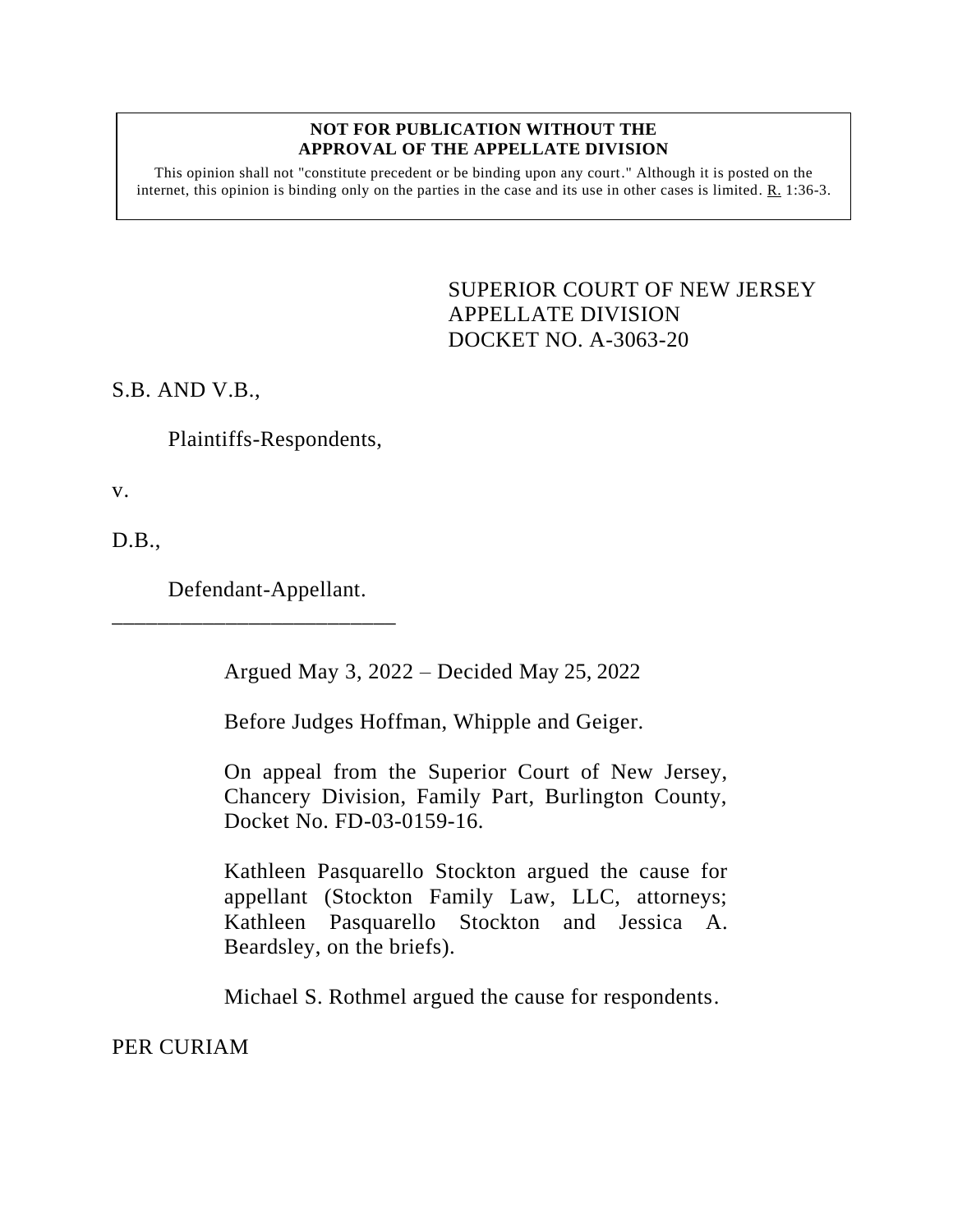Defendant D.B.<sup>1</sup> appeals from a May 15, 2021 order<sup>2</sup> denying her motion for custody of her minor child J.M., who is currently in the custody of J.M.'s maternal grandparents, plaintiffs S.B. and V.B., and granting D.B. parenting time with J.M. for alternating Fridays and Sundays. We reverse and remand.

D.B. was diagnosed with fetal drug exposure and depression during her pregnancy. In April 2014, she gave birth to J.M. K.M. is J.M.'s father. Plaintiffs S.B. and V.B. are D.B.'s parents and J.M.'s grandparents. D.B. continued to suffer from substance use and mental health issues. In 2015, she was admitted to an emergency room for the same. Ultimately her difficulties resulted in J.M. coming under the care of her grandparents, S.B. and V.B.

The Family Part entered an order on August 26, 2015 under the FD docket, which provided:

> 1) [S.B. and V.B.] shall be granted primary residential custody of their granddaughter [J.M.]. [K.M.] shall retain secondary custody without change. [D.B.] may apply for primary residential custody upon completion of a drug rehabilitation program, the [Division of Child Protection and Permanency (Division)] safety program and approval from [the Division]. Otherwise,

<sup>&</sup>lt;sup>1</sup> We use initials for the parties to protect their privacy and preserve the confidentiality of these proceedings. R.  $1:38-3(d)(13)$ .

<sup>&</sup>lt;sup>2</sup> Defendant's Notice of Appeal incorrectly identifies the date of the order under appeal as May 17, 2021.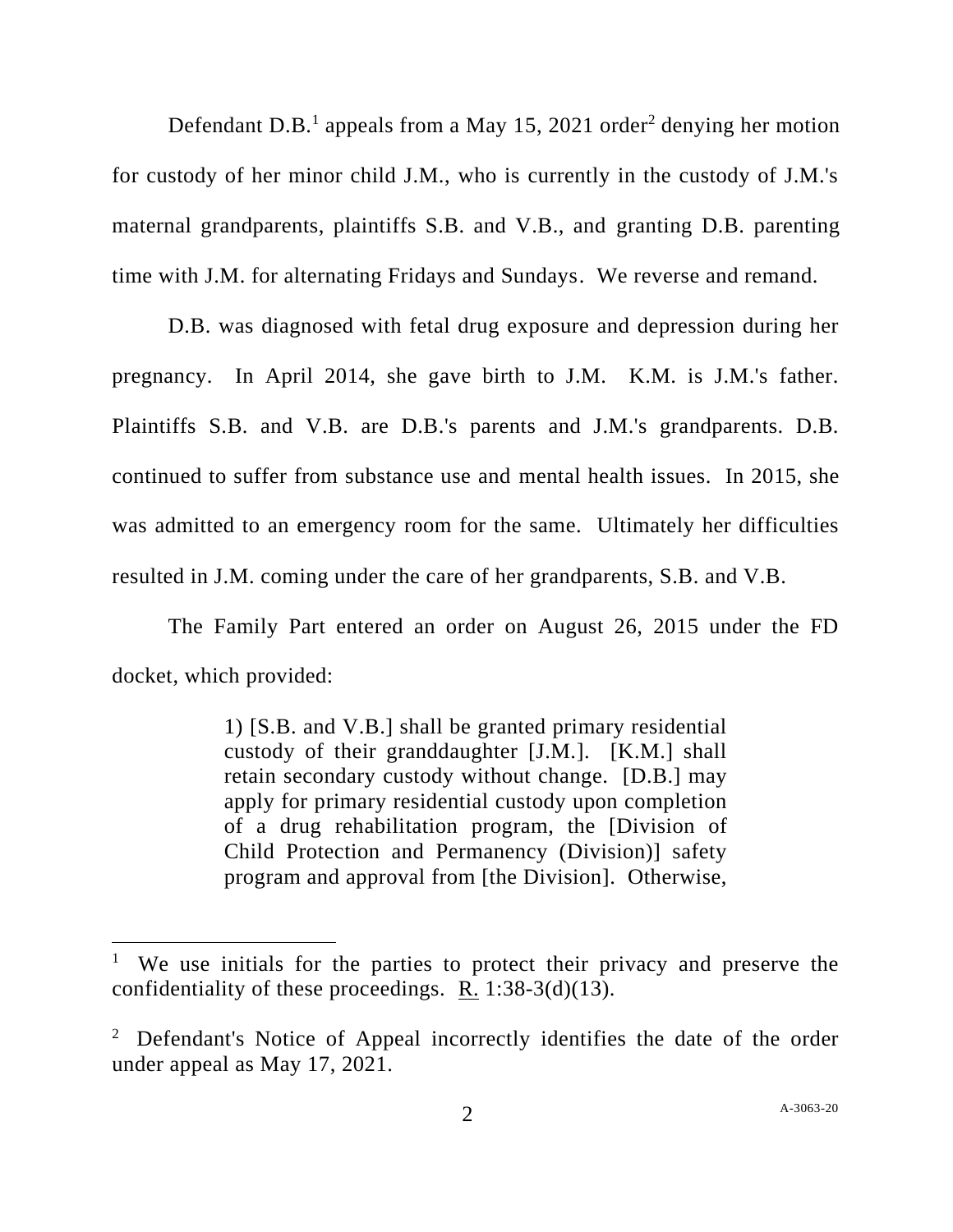plaintiffs [S.B. and V.B.] shall retain custody as stated in this order.

2) [The court] shall freeze child support payments from  $[K.M.]$  to  $[D.B.]$  pending application by  $[K.M.]$ to amend payee.

Subsequently, D.B. moved to Florida and occasionally visited with J.M. in Florida and New Jersey. On January 19, 2016, the court entered a consent order granting primary residential custody of J.M. to S.B. and V.B., granting S.B. and V.B. the authority to make all medical decisions for J.M., and maintaining all provisions in the August 26, 2015<sup>3</sup> order.

In December 2020, D.B., her husband C.K., and their younger daughter moved in with S.B. and V.B. in New Jersey and a few weeks later, moved into their own apartment.

On January 30, 2021, D.B. filed a pro se application for modification to establish custody and visitation and parenting time with J.M. D.B. submitted a letter with her application, explaining that she recently moved back to New Jersey from Florida with her husband and their daughter, was "willing and ready" to care for J.M., would allow J.M. to visit with her grandparents, had completed a drug rehabilitation program, and had been sober for four years.

<sup>&</sup>lt;sup>3</sup> The January 19, 2016 order listed 2016 as the year for the August 26 order. We presume this is a typographical error.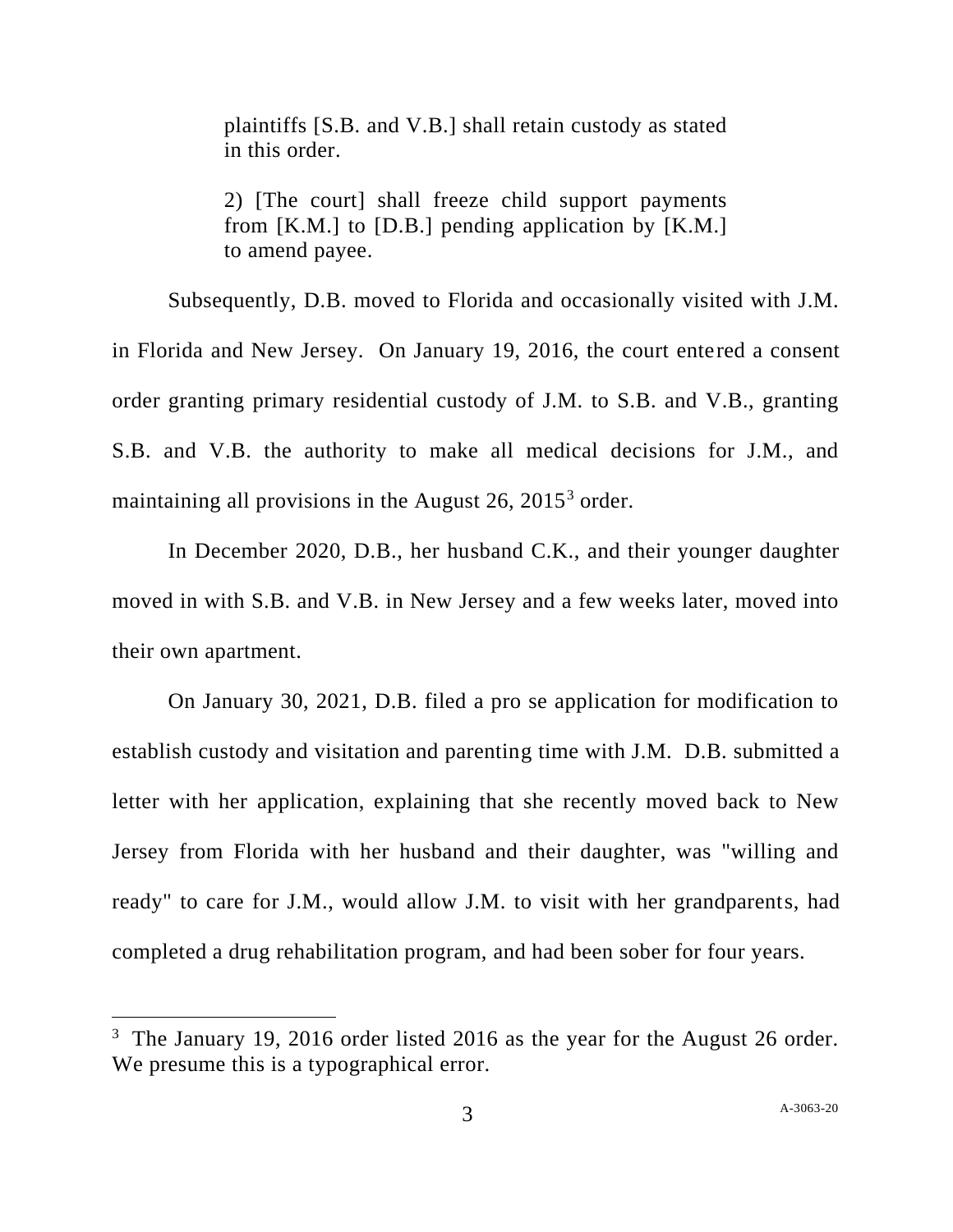On March 2, 2021, represented by counsel, D.B. filed a supplemental certification with various exhibits, including photos with J.M. to demonstrate she had spent time with J.M. and a letter from her Alcoholics Anonymous sponsor regarding her progress towards sobriety. On March 7, 2021, S.B. and V.B. filed an extensive certification, disputing D.B.'s version of the facts, such as her claims that she is sober and has had regular contact with J.M.

K.M. filed a certification supporting D.B.'s application for custody and challenging S.B. and V.B.'s allegations regarding D.B. C.K. also filed a certification challenging S.B. and V.B.'s allegations and alleging S.B. and V.B. drank excessively. The record also includes various certifications from a neighbor, C.K.'s mother, and V.B.'s sister.

The court conducted a hearing via Zoom on D.B.'s application for custody. K.M. appeared to support D.B.'s application. D.B. asked the court to consider J.M.'s best interest and requested a plenary hearing to demonstrate that it is in J.M.'s best interest to be in her custody; she also asked for parenting time pending the custody trial. K.M. has parenting time on Wednesdays and alternating Saturdays.

S.B. and V.B. argued that the present matter came to the court because the parties could not agree on a parenting time schedule and that D.B.'s

4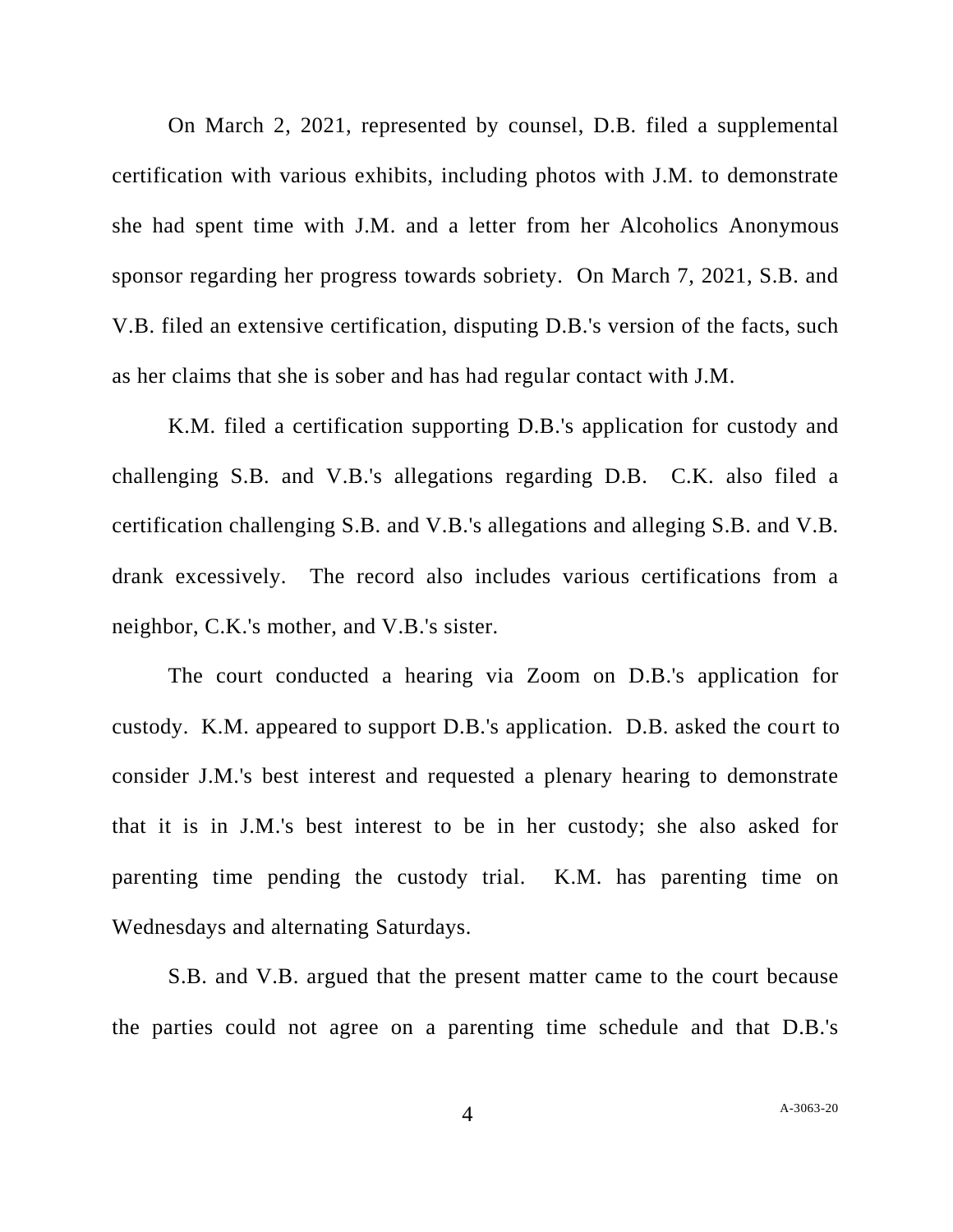relocation from Florida to New Jersey is only a change of circumstances with respect to visitation, but not custody. They asserted they are J.M.'s psychological parents because they cared for J.M. her whole life.

The court noted that pursuant to the earlier court order and consent order, a change of custody requires Division approval, but the court could act with respect to the parenting time issues. Thus, with the parties' consent, the court ordered that, until parenting time is resolved via mediation, D.B. would have parenting time on alternating Fridays and Sundays, and K.M. would continue Wednesday dinners and alternating Saturdays. If the matter was not resolved at mediation, the parties would return to court. On March 17, 2021, the court entered an order memorializing its findings:

> The [c]ourt conducted a [Zoom] hearing with all parties and counsel. . . . This matter will be referred to mediation for parenting time issues. In the interim, [d]efendant [m]other is to have parenting time on alternating Fridays 4:00 [p.m. to] 7:30 [p.m.] and Sundays 12:00 [p.m. to] 4:30 [p.m.], the [first] and [third] of every month. Defendant [m]other is responsible for all transportation. Per the August 26, 2015 order, [d]efendant must have approval from [Division] for any change in custody. That order is enforced and [d]efendant [m]other is instructed to contact [Division] prior to next hearing.

Mediation was unsuccessful.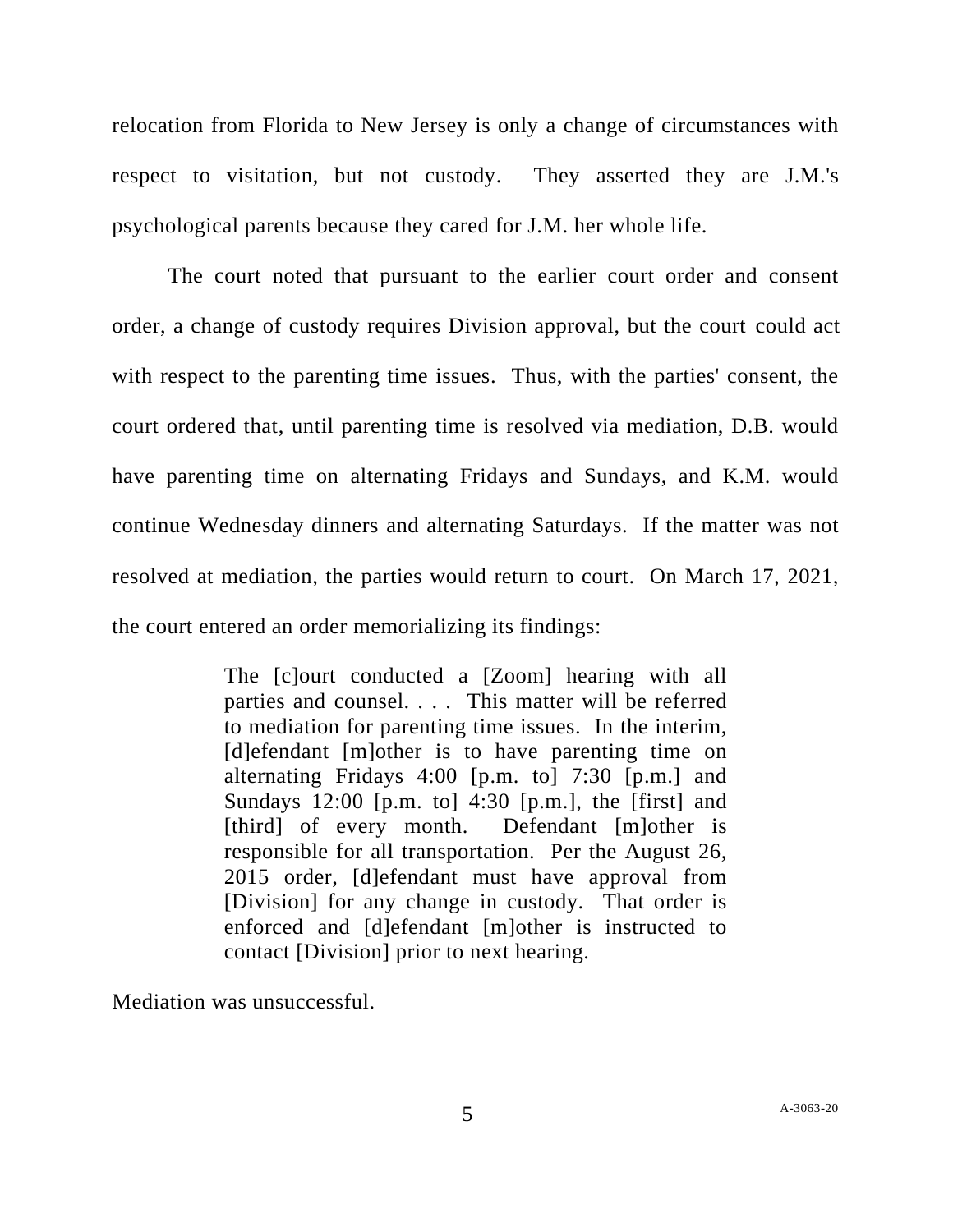By letter dated March 23, 2021, defendant's counsel sought the Division's position regarding transfer of custody to D.B. and enclosed copies of the August 26, 2015 order and the March 17, 2021 order. She did not receive an answer. By letter dated April 8, 2021, defendant's counsel served a subpoena duces tecum on the Division for its file and for its appearance at a custody and parenting time hearing on April 22, 2021.

On April 22, the court conducted a second hearing via Zoom. The court first noted it previously advised D.B. she was required to obtain Division approval for any change in custody. Defendant's counsel explained that D.B. contacted the Division who told her the "matter was closed and they don't have anything else to submit or do." Defendant's counsel had sent the Division a letter and a subpoena for a case worker to appear at the hearing. Defendant's counsel reported that she was advised by the Deputy Attorney General to file a motion and that a Division paralegal told her "everything's been submitted" to the judge.

In response to defendant's counsel's recitation of her efforts the judge replied, "supplying records is not what the order said. It said, '[d]efendant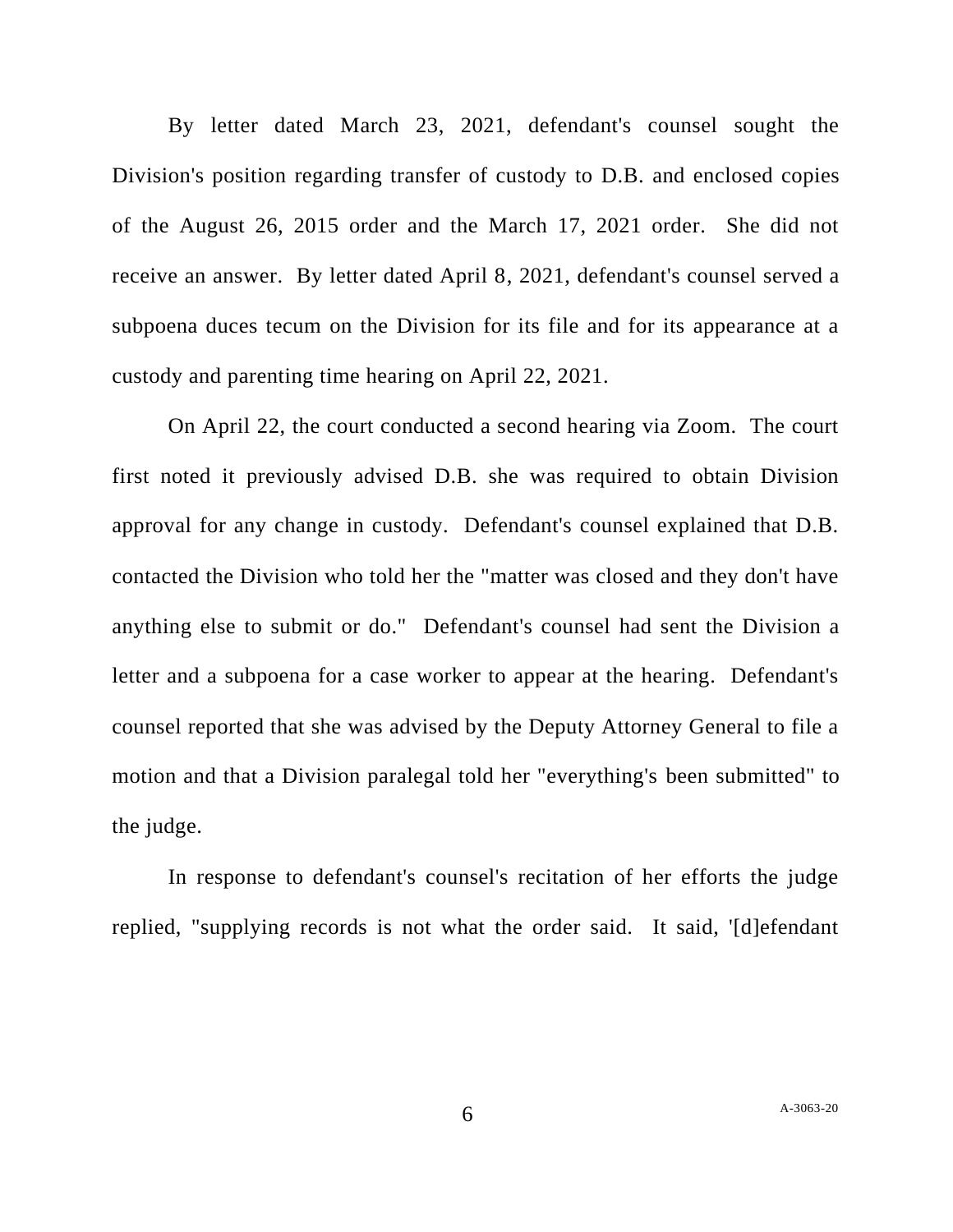must have approval from [the Division] for any change in custody. Defendant must contact [the Division] prior to next hearing.'"<sup>4</sup>

Defendant argued that there was a change of circumstances warranting a plenary hearing and asked for additional parenting time. Specifically, D.B. sought full weekends from Friday through Sunday on the first and third weekend of the month. Defendant's counsel also requested a case management conference, a custody expert, and discovery. Finally, because the parenting issues were not resolved via mediation, the court did not change the parenting time for D.B. and K.M.

The court entered another order on May 15, 2021.

The [c]ourt conducted a [Zoom] hearing with both parties and counsel. . . . Maternal [g]randmother was given custody of [J.M.] by Order entered [August 26, 2015], when minor was sixteen months old. The [August 26, 2015] Order states [d]efendant must have approval from [the Division] for any change of custody. Defendant [m]other has been living in [Florida] but has now recently moved to [New Jersey]. The [c]ourt finds that there has not been a substantial and permanent change of circumstances and as such no change of custody is warranted at this time. As to parenting time, [g]randparents have not withheld parenting time, but seek to go slow. Pursuant to previous consent of the parties, [d]efendant [f]ather has been having parenting time on alternating

<sup>&</sup>lt;sup>4</sup> The court is purportedly both quoting and paraphrasing its March 17, 2021 order, which was entered "[p]er the August 26, 2015 order . . . ."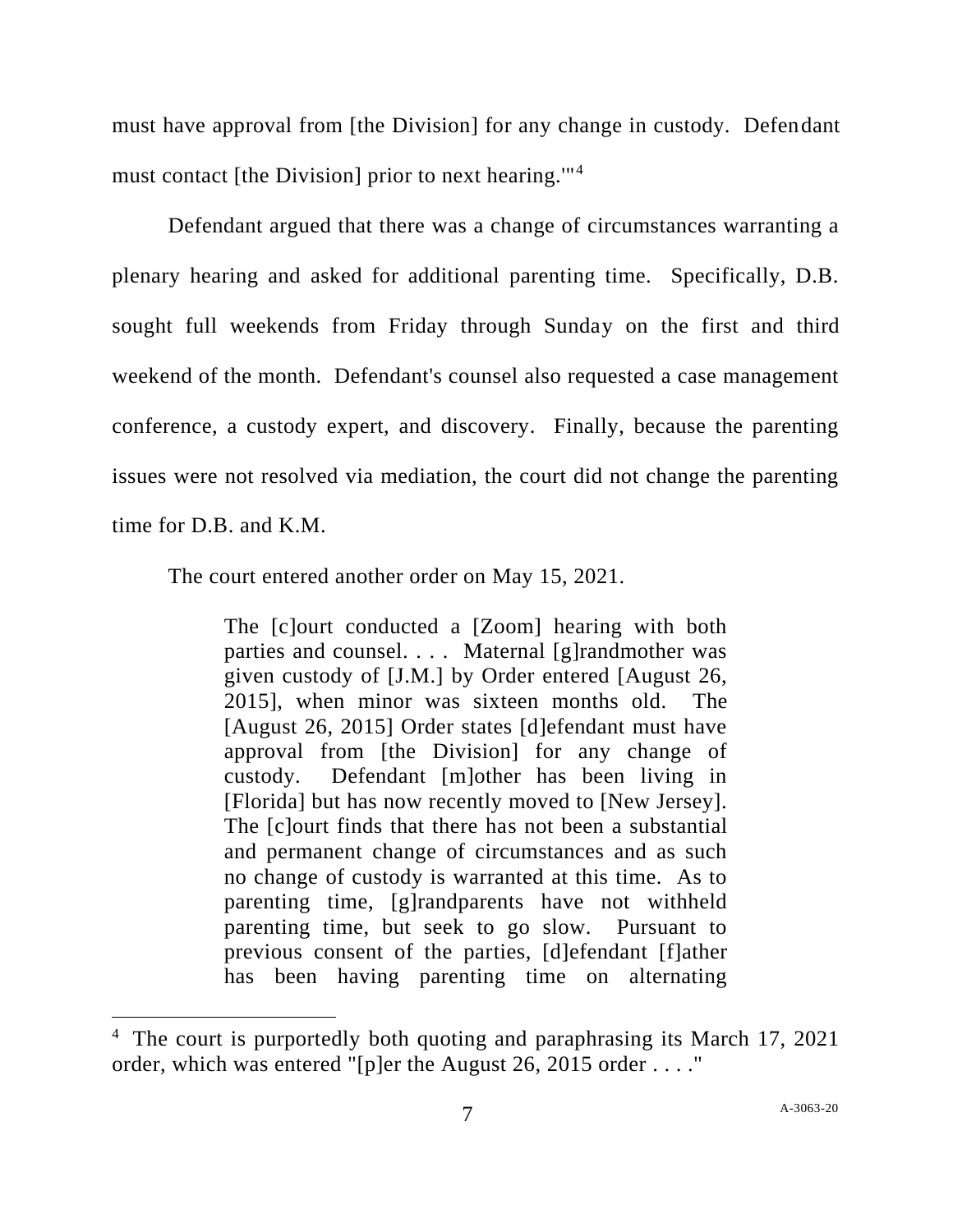Saturdays from 12 [p.m. to] 6 [p.m.] on [second] and [fourth] weekends and Wednesday dinners from 4 [p.m. to] 6:45 [p.m.]. Defendant [f]ather's application for increased parenting time is denied as there has been no change of circumstances warranting such. Grandparents agreed on [March 15, 2021] for parenting time for [d]efendant [m]other to be alternating Fridays from 4 [p.m. to] 7:30 [p.m.] and Sundays from 12 [p.m. to] 4:30 [p.m.] on [the first] and [third] weekend of every month. Grandparents may change [d]efendant [m]other's alternating Fridays [and] Sundays from the [first and third] weekends to the [second and fourth] weekends at their discretion. Any party may refile upon establishing a change of circumstances. At this time, the [c]ourt orders [d]efendant [m]other shall undergo a ten . . . panel hair follicle test on or before the close of business on Friday May 28 2021. . . . [The Division] shall be provided with a copy of this Order.

Defendant appealed and challenged the order.

Our review of a trial judge's factual findings is limited. Cesare v. Cesare, 154 N.J. 394, 411 (1998). "The general rule is that findings by the trial court are binding on appeal when supported by adequate, substantial, credible evidence." Id. at 411-12 (citing Rova Farms Resort, Inc. v. Inv'rs Ins. Co., 65 N.J. 474, 484 (1974)). Moreover, "[b]ecause of the family courts' special jurisdiction and expertise in family matters, [we] should accord deference to family court fact[-]finding." Id. at 413. Such deference is particularly proper "when the evidence is largely testimonial and involves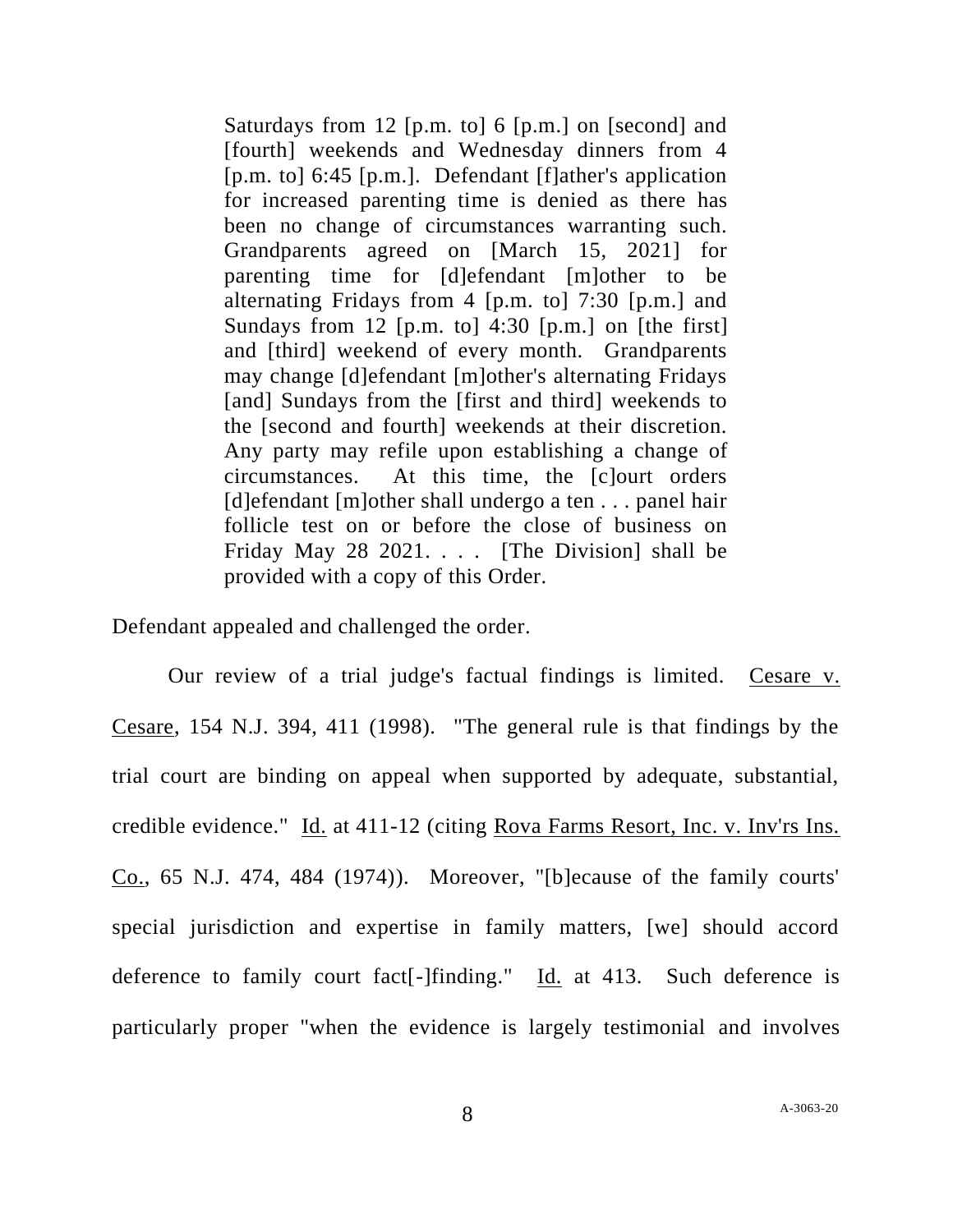questions of credibility." Id. at 412 (quoting In re Return of Weapons to J.W.D., 149 N.J. 108, 117 (1997)). We will not defer to factual findings that were "so manifestly unsupported by or inconsistent with the competent, relevant and reasonably credible evidence as to offend the interests of justice[.]" Rova Farms, 65 N.J. at 484 (quoting Fagliarone v. Twp. of N. Bergen, 78 N.J. Super. 154, 155 (App. Div. 1963)). We do not defer to the trial court's legal conclusions; we review questions of law de novo. See Smith v. Millville Rescue Squad, 225 N.J. 373, 387 (2016) (citing Manalapan Realty, L.P. v. Twp. Comm. of Manalapan, 140 N.J. 366, 378 (1995)).

Here, defendant asks us to find that the court abused its discretion in ruling there was no substantial change in circumstances warranting a change in custody, in failing to hold a plenary hearing to address the material facts in dispute, and in failing to address the custody factors. We address these after first finding we must reverse because the court relied on a precondition that is facially invalid.

While neither party raised the facial invalidity of the August 26, 2015 order before the trial judge in the May 2021 orders, we address it because requiring approval from the Division in a case in which the Division is not a party is an issue that substantially implicates the public interest. Zaman v.

9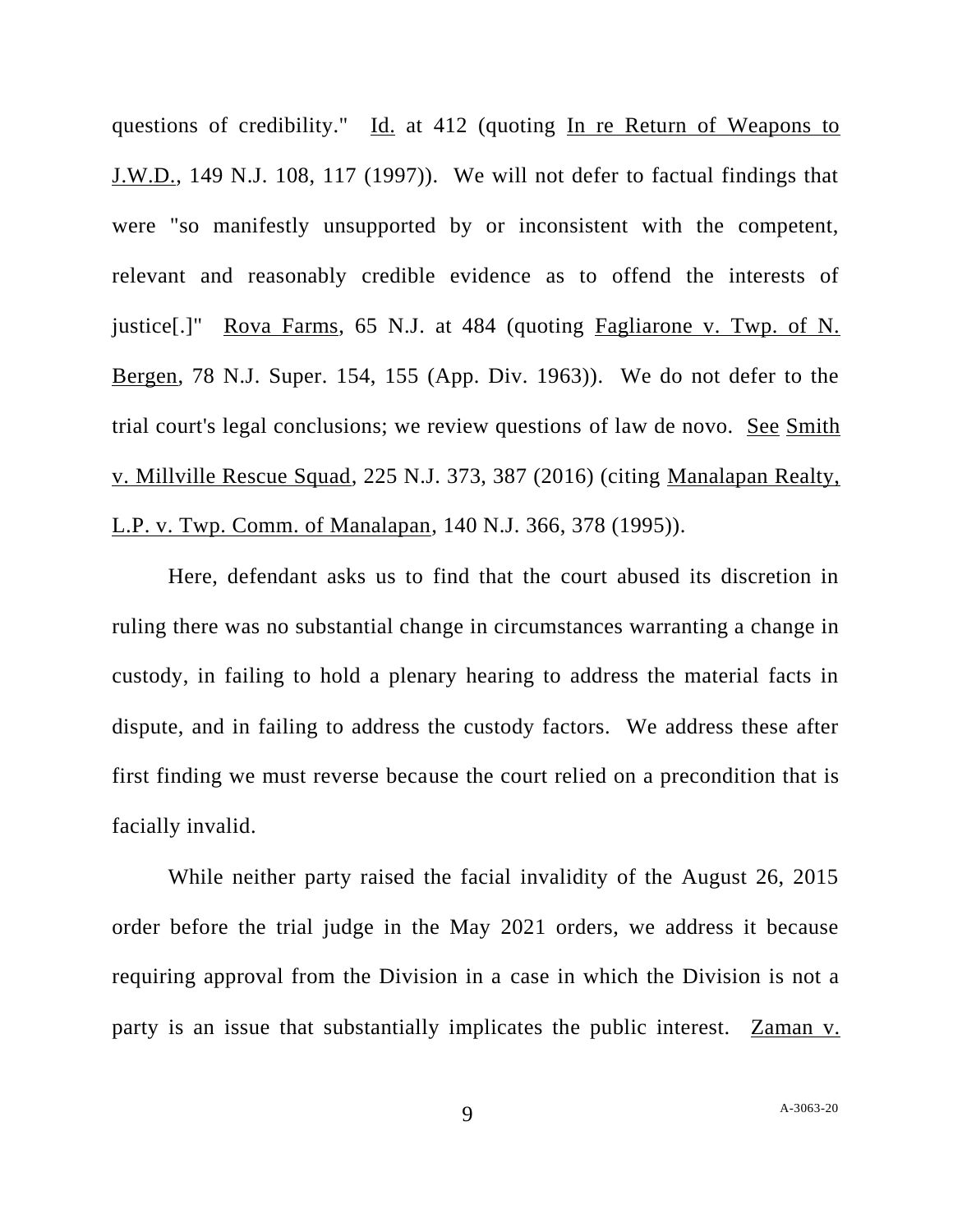Felton, 219 N.J. 199, 226-27 (2014) (citing Nieder v. Royal Indem. Ins. Co., 62 N.J. 229, 234 (1973)). Moreover, to act otherwise would mean the court would enforce a legally invalid condition, which we cannot do and consequently instruct the trial court that it cannot do.

The August 2015 order is facially invalid because it requires the Division to provide services and approval for a change in custody in a matter where it is not a party, does not have an open investigation, expresses no interest in participating, and has not exercised its jurisdiction. Based on our review of the record, the Division did not file a complaint,  $R_1$ , 5:4-2; or enter an appearance, R. 5:3-4; or engage in its proceedings under Rule 5:12. The record is not even clear that the Division knew of the August 2015 order's existence even though it had a file regarding D.B. Nothing in the record suggests it agreed to be vested with the discretion assigned by the consent order.

The invalidity is not resolved by the subsequent January 19, 2016 consent order, wherein the parties agreed to enforce the provisions in the previous order. Consent orders are only binding on the parties, which are only S.B., V.B., and D.B.

> The court may enter a consent judgment or order without the signatures of all counsel of record and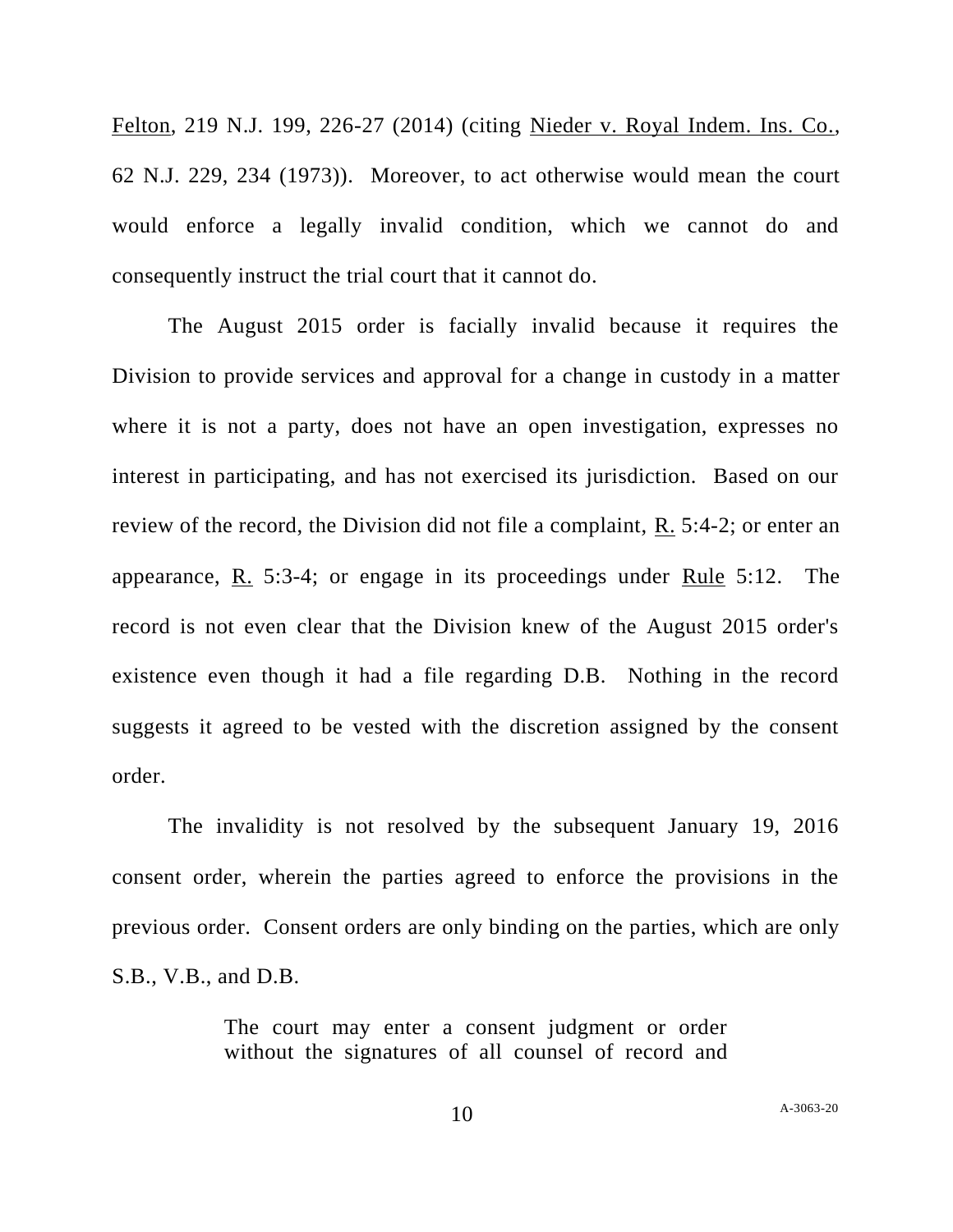parties pro se who have filed a responsive pleading or who have otherwise entered an appearance in the action, provided the form of judgment or order contains the recital that all parties have in fact consented to the entry of the judgment or order in the form submitted. If any party to be bound by the consent judgment has not filed a responsive pleading or entered an appearance in the action, the consent judgment must bear the signature of each such party or such party's attorney, indicating consent to the form and entry of the judgment.

 $[R. 4:42-1(d).]$ 

The Division never filed, appeared, or signed the January 2016 consent order enforcing the August 2015 order. Thus, it was not a party who consented to the January 2016 order. The trial court abused its discretion by requiring the defendant to comply with a precondition that defendant had no power to enforce.

We next address whether defendant proffered a prima facie case of changed circumstances entitling her to a hearing. A party seeking to modify custody must demonstrate changed circumstances that affect the welfare of the child. Sheehan v. Sheehan, 51 N.J. Super. 276, 287 (App. Div. 1958). "A plenary hearing is required when the submissions show . . . a genuine and substantial factual dispute regarding the [child's welfare], and the trial judge